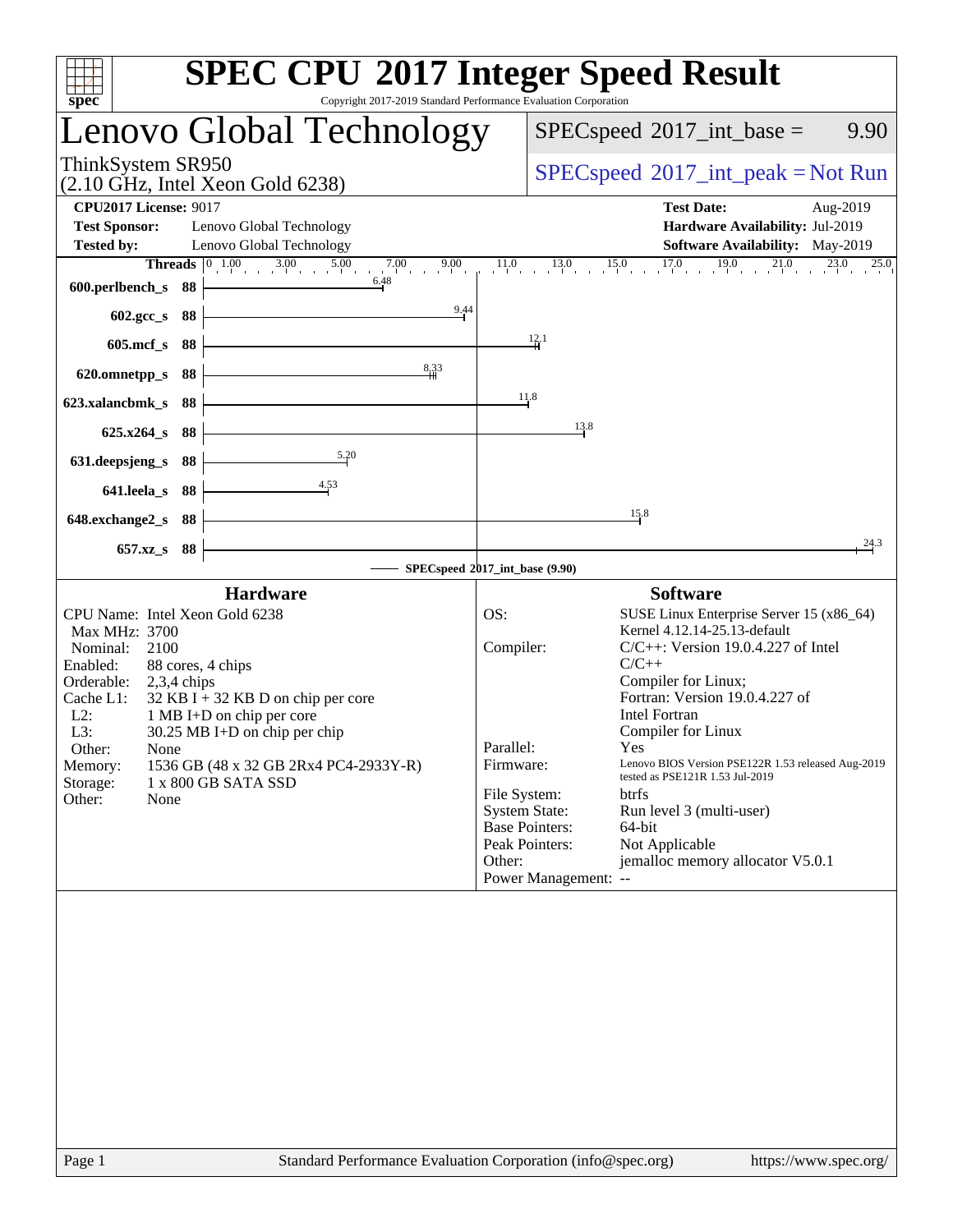

#### **[SPEC CPU](http://www.spec.org/auto/cpu2017/Docs/result-fields.html#SPECCPU2017IntegerSpeedResult)[2017 Integer Speed Result](http://www.spec.org/auto/cpu2017/Docs/result-fields.html#SPECCPU2017IntegerSpeedResult)** Copyright 2017-2019 Standard Performance Evaluation Corporation

## Lenovo Global Technology

(2.10 GHz, Intel Xeon Gold 6238)

 $SPECspeed^{\circ}2017\_int\_base =$  $SPECspeed^{\circ}2017\_int\_base =$  9.90

## ThinkSystem SR950<br>  $SPECspeed^{\circ}2017\_int\_peak = Not Run$  $SPECspeed^{\circ}2017\_int\_peak = Not Run$

**[Test Sponsor:](http://www.spec.org/auto/cpu2017/Docs/result-fields.html#TestSponsor)** Lenovo Global Technology **[Hardware Availability:](http://www.spec.org/auto/cpu2017/Docs/result-fields.html#HardwareAvailability)** Jul-2019

**[CPU2017 License:](http://www.spec.org/auto/cpu2017/Docs/result-fields.html#CPU2017License)** 9017 **[Test Date:](http://www.spec.org/auto/cpu2017/Docs/result-fields.html#TestDate)** Aug-2019 **[Tested by:](http://www.spec.org/auto/cpu2017/Docs/result-fields.html#Testedby)** Lenovo Global Technology **[Software Availability:](http://www.spec.org/auto/cpu2017/Docs/result-fields.html#SoftwareAvailability)** May-2019

#### **[Results Table](http://www.spec.org/auto/cpu2017/Docs/result-fields.html#ResultsTable)**

|                                     | <b>Base</b>    |                |       |                |       | <b>Peak</b>    |       |                |                |              |                |              |                |              |
|-------------------------------------|----------------|----------------|-------|----------------|-------|----------------|-------|----------------|----------------|--------------|----------------|--------------|----------------|--------------|
| <b>Benchmark</b>                    | <b>Threads</b> | <b>Seconds</b> | Ratio | <b>Seconds</b> | Ratio | <b>Seconds</b> | Ratio | <b>Threads</b> | <b>Seconds</b> | <b>Ratio</b> | <b>Seconds</b> | <b>Ratio</b> | <b>Seconds</b> | <b>Ratio</b> |
| $600.$ perlbench_s                  | 88             | 274            | 6.47  | 272            | 6.53  | 274            | 6.48  |                |                |              |                |              |                |              |
| $602.\text{gcc}\_\text{s}$          | 88             | 421            | 9.45  | 423            | 9.42  | 422            | 9.44  |                |                |              |                |              |                |              |
| $605$ .mcf s                        | 88             | 389            | 12.1  | 392            | 12.0  | 387            | 12.2  |                |                |              |                |              |                |              |
| 620.omnetpp_s                       | 88             | 199            | 8.20  | 194            | 8.43  | 196            | 8.33  |                |                |              |                |              |                |              |
| 623.xalancbmk s                     | 88             | 120            | 11.8  | 121            | 11.8  | 120            | 11.8  |                |                |              |                |              |                |              |
| 625.x264 s                          | 88             | 128            | 13.8  | 128            | 13.8  | 128            | 13.8  |                |                |              |                |              |                |              |
| 631.deepsjeng_s                     | 88             | 276            | 5.20  | 276            | 5.20  | 276            | 5.20  |                |                |              |                |              |                |              |
| $641.$ leela_s                      | 88             | 377            | 4.53  | 377            | 4.52  | 377            | 4.53  |                |                |              |                |              |                |              |
| 648.exchange2_s                     | 88             | 186            | 15.8  | 186            | 15.8  | 186            | 15.8  |                |                |              |                |              |                |              |
| $657.xz$ s                          | 88             | 255            | 24.3  | 255            | 24.3  | 261            | 23.7  |                |                |              |                |              |                |              |
| $SPECspeed*2017$ int base =<br>9.90 |                |                |       |                |       |                |       |                |                |              |                |              |                |              |

**[SPECspeed](http://www.spec.org/auto/cpu2017/Docs/result-fields.html#SPECspeed2017intpeak)[2017\\_int\\_peak =](http://www.spec.org/auto/cpu2017/Docs/result-fields.html#SPECspeed2017intpeak) Not Run**

Results appear in the [order in which they were run.](http://www.spec.org/auto/cpu2017/Docs/result-fields.html#RunOrder) Bold underlined text [indicates a median measurement.](http://www.spec.org/auto/cpu2017/Docs/result-fields.html#Median)

#### **[Operating System Notes](http://www.spec.org/auto/cpu2017/Docs/result-fields.html#OperatingSystemNotes)**

Stack size set to unlimited using "ulimit -s unlimited"

### **[General Notes](http://www.spec.org/auto/cpu2017/Docs/result-fields.html#GeneralNotes)**

Environment variables set by runcpu before the start of the run: KMP AFFINITY = "granularity=fine, scatter" LD\_LIBRARY\_PATH = "/home/cpu2017-1.0.5-ic19.0u4/lib/intel64" LD\_LIBRARY\_PATH = "\$LD\_LIBRARY\_PATH:/home/cpu2017-1.0.5-ic19.0u4/je5.0.1-64" OMP\_STACKSIZE = "192M" Binaries compiled on a system with 1x Intel Core i9-799X CPU + 32GB RAM memory using Redhat Enterprise Linux 7.5 Transparent Huge Pages enabled by default Prior to runcpu invocation Filesystem page cache synced and cleared with: sync; echo 3> /proc/sys/vm/drop\_caches NA: The test sponsor attests, as of date of publication, that CVE-2017-5754 (Meltdown) is mitigated in the system as tested and documented. Yes: The test sponsor attests, as of date of publication, that CVE-2017-5753 (Spectre variant 1) is mitigated in the system as tested and documented. Yes: The test sponsor attests, as of date of publication, that CVE-2017-5715 (Spectre variant 2) is mitigated in the system as tested and documented. Yes: The test sponsor attests, as of date of publication, that CVE-2018-3640 (Spectre variant 3a) is mitigated in the system as tested and documented. Yes: The test sponsor attests, as of date of publication, that CVE-2018-3639 (Spectre variant 4) is mitigated in the system as tested and documented. jemalloc, a general purpose malloc implementation built with the RedHat Enterprise 7.5, and the system compiler gcc 4.8.5 **(Continued on next page)**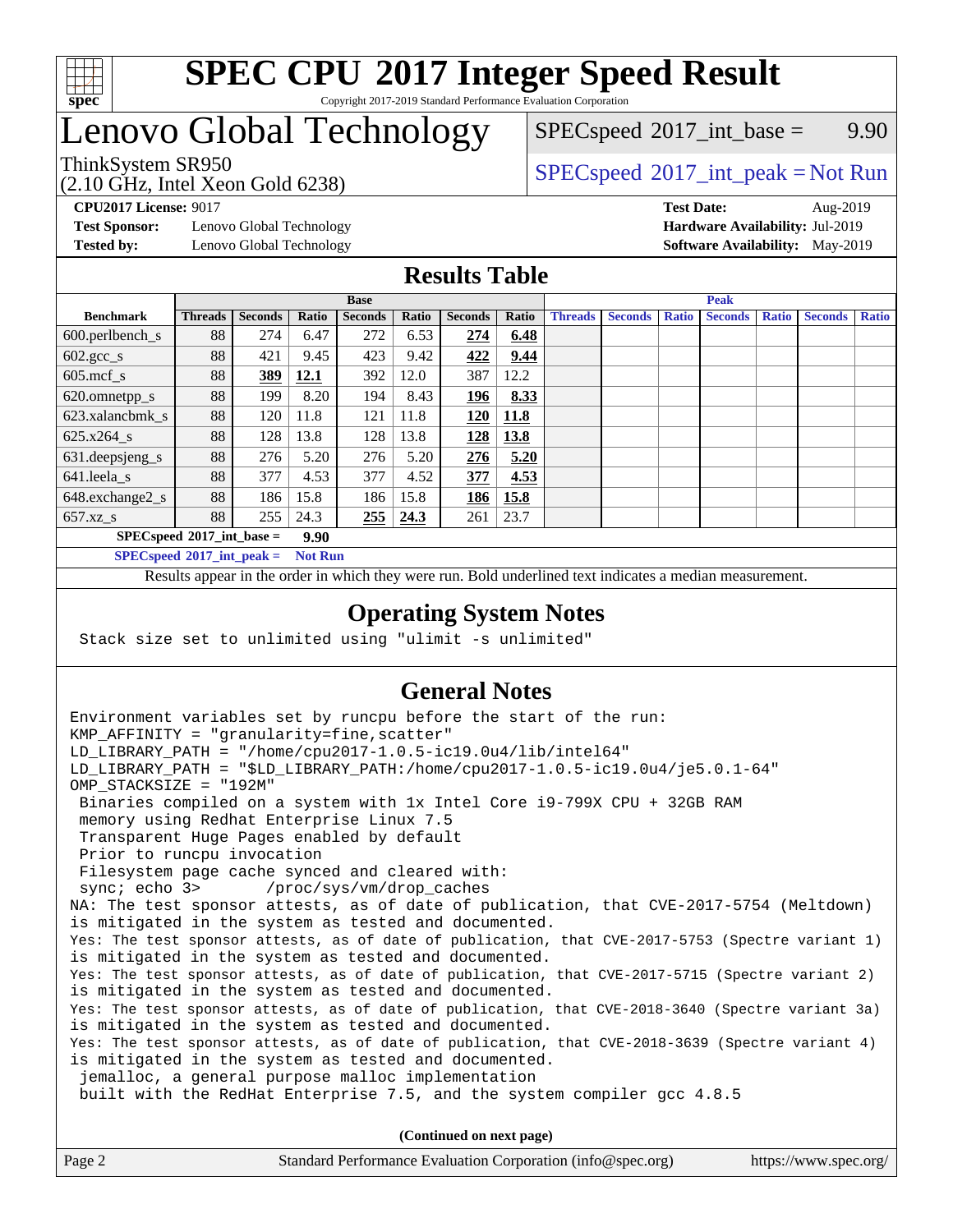

# **[SPEC CPU](http://www.spec.org/auto/cpu2017/Docs/result-fields.html#SPECCPU2017IntegerSpeedResult)[2017 Integer Speed Result](http://www.spec.org/auto/cpu2017/Docs/result-fields.html#SPECCPU2017IntegerSpeedResult)**

Copyright 2017-2019 Standard Performance Evaluation Corporation

## Lenovo Global Technology

ThinkSystem SR950<br>  $(2.10 \text{ GHz} \text{ Intel } \text{Yoon} \text{ Gold } 6238)$  [SPECspeed](http://www.spec.org/auto/cpu2017/Docs/result-fields.html#SPECspeed2017intpeak)<sup>®</sup>[2017\\_int\\_peak = N](http://www.spec.org/auto/cpu2017/Docs/result-fields.html#SPECspeed2017intpeak)ot Run  $SPECspeed^{\circledcirc}2017\_int\_base = 9.90$  $SPECspeed^{\circledcirc}2017\_int\_base = 9.90$ 

(2.10 GHz, Intel Xeon Gold 6238)

**[Test Sponsor:](http://www.spec.org/auto/cpu2017/Docs/result-fields.html#TestSponsor)** Lenovo Global Technology **[Hardware Availability:](http://www.spec.org/auto/cpu2017/Docs/result-fields.html#HardwareAvailability)** Jul-2019 **[Tested by:](http://www.spec.org/auto/cpu2017/Docs/result-fields.html#Testedby)** Lenovo Global Technology **[Software Availability:](http://www.spec.org/auto/cpu2017/Docs/result-fields.html#SoftwareAvailability)** May-2019

**[CPU2017 License:](http://www.spec.org/auto/cpu2017/Docs/result-fields.html#CPU2017License)** 9017 **[Test Date:](http://www.spec.org/auto/cpu2017/Docs/result-fields.html#TestDate)** Aug-2019

### **[General Notes \(Continued\)](http://www.spec.org/auto/cpu2017/Docs/result-fields.html#GeneralNotes)**

sources available from jemalloc.net or <https://github.com/jemalloc/jemalloc/releases>

### **[Platform Notes](http://www.spec.org/auto/cpu2017/Docs/result-fields.html#PlatformNotes)**

| BIOS configuration:                                                                            |
|------------------------------------------------------------------------------------------------|
| Choose Operating Mode set to Maximum Performance                                               |
| Choose Operating Mode set to Custom Mode                                                       |
| CPU P-state Control set to Autonomous                                                          |
| Hyper-Threading set to Disable                                                                 |
| Trusted Execution Technology set to Enable                                                     |
| DCU Streamer Prefetcher set to Disable                                                         |
| MONITOR/MWAIT set to Enable                                                                    |
| Sysinfo program /home/cpu2017-1.0.5-ic19.0u4/bin/sysinfo                                       |
| Rev: r5974 of 2018-05-19 9bcde8f2999c33d61f64985e45859ea9                                      |
| running on linux-i7o2 Tue Aug 13 00:45:05 2019                                                 |
| SUT (System Under Test) info as seen by some common utilities.                                 |
| For more information on this section, see                                                      |
| https://www.spec.org/cpu2017/Docs/config.html#sysinfo                                          |
| From /proc/cpuinfo                                                                             |
| model name : Intel(R) Xeon(R) Gold 6238 CPU @ 2.10GHz                                          |
| 4 "physical id"s (chips)                                                                       |
| 88 "processors"                                                                                |
| cores, siblings (Caution: counting these is hw and system dependent. The following             |
| excerpts from /proc/cpuinfo might not be reliable. Use with caution.)                          |
| $cpu$ cores : 22                                                                               |
| siblings : 22                                                                                  |
| physical 0: cores 0 1 2 3 4 5 8 9 10 11 12 16 17 18 19 20 21 24 25 26 27 28                    |
| physical 1: cores 0 1 2 3 4 5 8 9 10 11 12 16 17 18 19 20 21 24 25 26 27 28                    |
| physical 2: cores 0 1 2 3 4 5 8 9 10 11 12 16 17 18 19 20 21 24 25 26 27 28                    |
| physical 3: cores 0 1 2 3 4 5 8 9 10 11 12 16 17 18 19 20 21 24 25 26 27 28                    |
| From 1scpu:                                                                                    |
| Architecture:<br>x86_64                                                                        |
| $CPU$ op-mode $(s)$ :<br>$32$ -bit, $64$ -bit                                                  |
| Little Endian<br>Byte Order:                                                                   |
| CPU(s):<br>88                                                                                  |
| On-line CPU(s) list: 0-87                                                                      |
| Thread(s) per core:<br>$\mathbf{1}$                                                            |
| $Core(s)$ per socket:<br>22                                                                    |
| $Socket(s)$ :<br>4                                                                             |
| NUMA $node(s):$<br>4                                                                           |
| Vendor ID:<br>GenuineIntel                                                                     |
| CPU family:<br>6                                                                               |
| Model:<br>85                                                                                   |
| (Continued on next page)                                                                       |
| Page 3<br>Standard Performance Evaluation Corporation (info@spec.org)<br>https://www.spec.org/ |
|                                                                                                |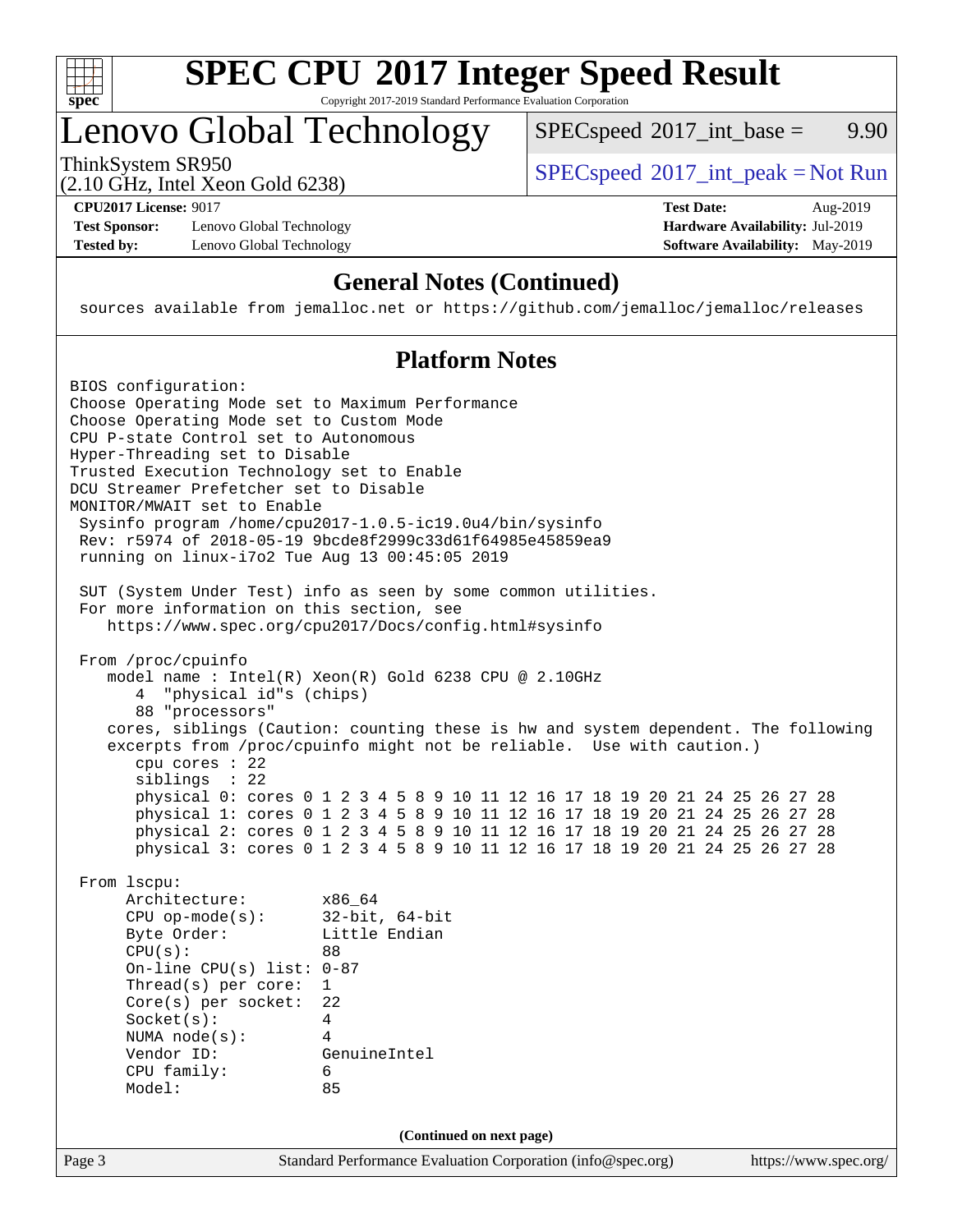

# **[SPEC CPU](http://www.spec.org/auto/cpu2017/Docs/result-fields.html#SPECCPU2017IntegerSpeedResult)[2017 Integer Speed Result](http://www.spec.org/auto/cpu2017/Docs/result-fields.html#SPECCPU2017IntegerSpeedResult)**

Copyright 2017-2019 Standard Performance Evaluation Corporation

Lenovo Global Technology

 $SPEC speed^{\circ}2017\_int\_base =$  9.90

(2.10 GHz, Intel Xeon Gold 6238)

ThinkSystem SR950<br>  $SPEC speed^{\circ}2017\_int\_peak = Not Run$ 

**[CPU2017 License:](http://www.spec.org/auto/cpu2017/Docs/result-fields.html#CPU2017License)** 9017 **[Test Date:](http://www.spec.org/auto/cpu2017/Docs/result-fields.html#TestDate)** Aug-2019

**[Test Sponsor:](http://www.spec.org/auto/cpu2017/Docs/result-fields.html#TestSponsor)** Lenovo Global Technology **[Hardware Availability:](http://www.spec.org/auto/cpu2017/Docs/result-fields.html#HardwareAvailability)** Jul-2019 **[Tested by:](http://www.spec.org/auto/cpu2017/Docs/result-fields.html#Testedby)** Lenovo Global Technology **[Software Availability:](http://www.spec.org/auto/cpu2017/Docs/result-fields.html#SoftwareAvailability)** May-2019

#### **[Platform Notes \(Continued\)](http://www.spec.org/auto/cpu2017/Docs/result-fields.html#PlatformNotes)**

Page 4 Standard Performance Evaluation Corporation [\(info@spec.org\)](mailto:info@spec.org) <https://www.spec.org/> Model name: Intel(R) Xeon(R) Gold 6238 CPU @ 2.10GHz Stepping: 7 CPU MHz: 2100.000 BogoMIPS: 4200.00 Virtualization: VT-x L1d cache: 32K L1i cache: 32K L2 cache: 1024K<br>
L3 cache: 30976K L3 cache: NUMA node0 CPU(s): 0-21 NUMA node1 CPU(s): 22-43 NUMA node2 CPU(s): 44-65 NUMA node3 CPU(s): 66-87 Flags: fpu vme de pse tsc msr pae mce cx8 apic sep mtrr pge mca cmov pat pse36 clflush dts acpi mmx fxsr sse sse2 ss ht tm pbe syscall nx pdpe1gb rdtscp lm constant\_tsc art arch\_perfmon pebs bts rep\_good nopl xtopology nonstop\_tsc cpuid aperfmperf pni pclmulqdq dtes64 monitor ds\_cpl vmx smx est tm2 ssse3 sdbg fma cx16 xtpr pdcm pcid dca sse4\_1 sse4\_2 x2apic movbe popcnt tsc\_deadline\_timer aes xsave avx f16c rdrand lahf\_lm abm 3dnowprefetch cpuid\_fault epb cat\_l3 cdp\_l3 invpcid\_single ssbd mba ibrs ibpb stibp tpr\_shadow vnmi flexpriority ept vpid fsgsbase tsc\_adjust bmi1 hle avx2 smep bmi2 erms invpcid rtm cqm mpx rdt\_a avx512f avx512dq rdseed adx smap clflushopt clwb intel\_pt avx512cd avx512bw avx512vl xsaveopt xsavec xgetbv1 xsaves cqm\_llc cqm\_occup\_llc cqm\_mbm\_total cqm\_mbm\_local dtherm ida arat pln pts hwp\_epp pku ospke avx512\_vnni flush\_l1d arch\_capabilities /proc/cpuinfo cache data cache size : 30976 KB From numactl --hardware WARNING: a numactl 'node' might or might not correspond to a physical chip. available: 4 nodes (0-3) node 0 cpus: 0 1 2 3 4 5 6 7 8 9 10 11 12 13 14 15 16 17 18 19 20 21 node 0 size: 386610 MB node 0 free: 383263 MB node 1 cpus: 22 23 24 25 26 27 28 29 30 31 32 33 34 35 36 37 38 39 40 41 42 43 node 1 size: 387051 MB node 1 free: 386615 MB node 2 cpus: 44 45 46 47 48 49 50 51 52 53 54 55 56 57 58 59 60 61 62 63 64 65 node 2 size: 387051 MB node 2 free: 386721 MB node 3 cpus: 66 67 68 69 70 71 72 73 74 75 76 77 78 79 80 81 82 83 84 85 86 87 node 3 size: 387048 MB node 3 free: 386185 MB node distances: node 0 1 2 3 0: 10 21 21 21 1: 21 10 21 21 **(Continued on next page)**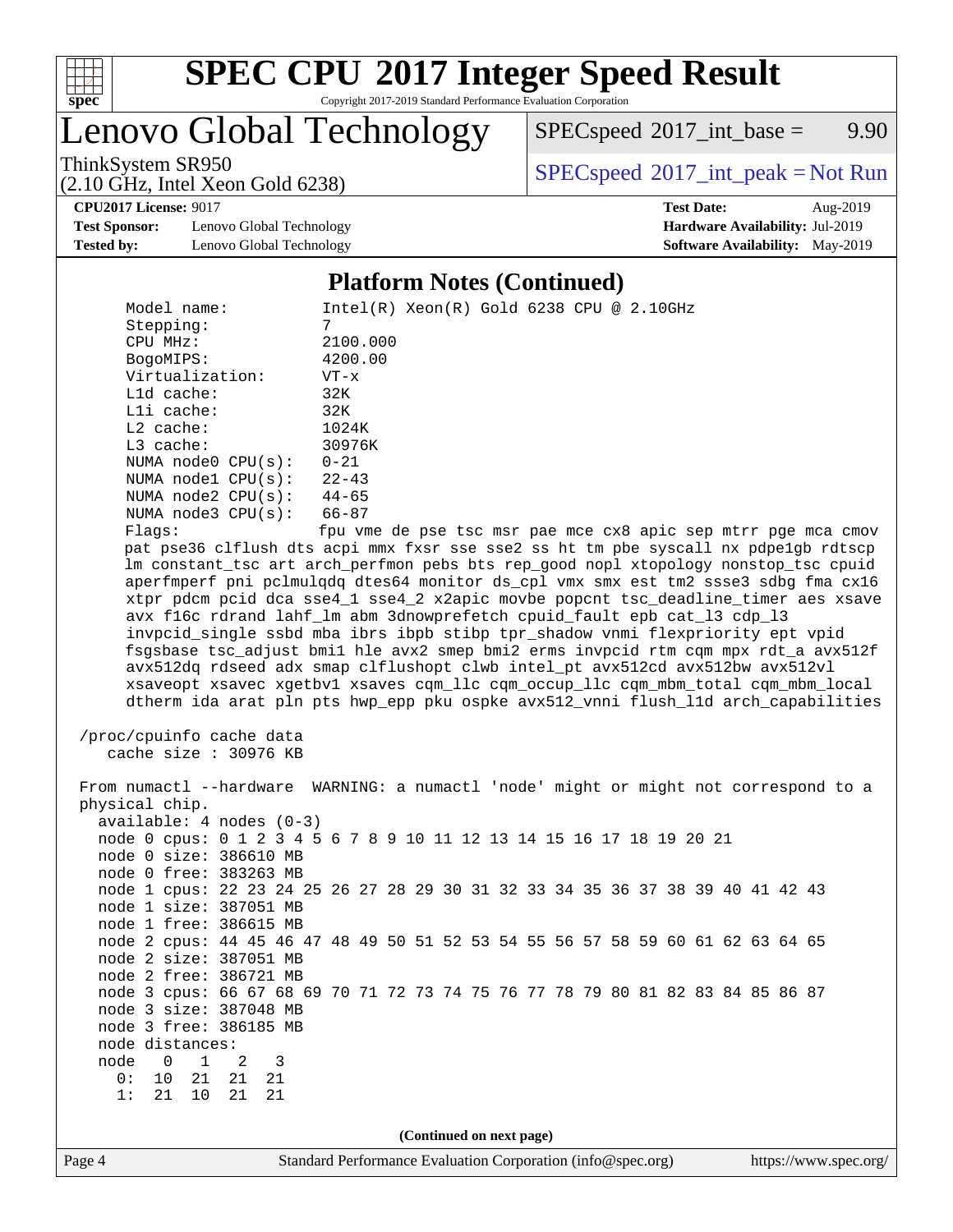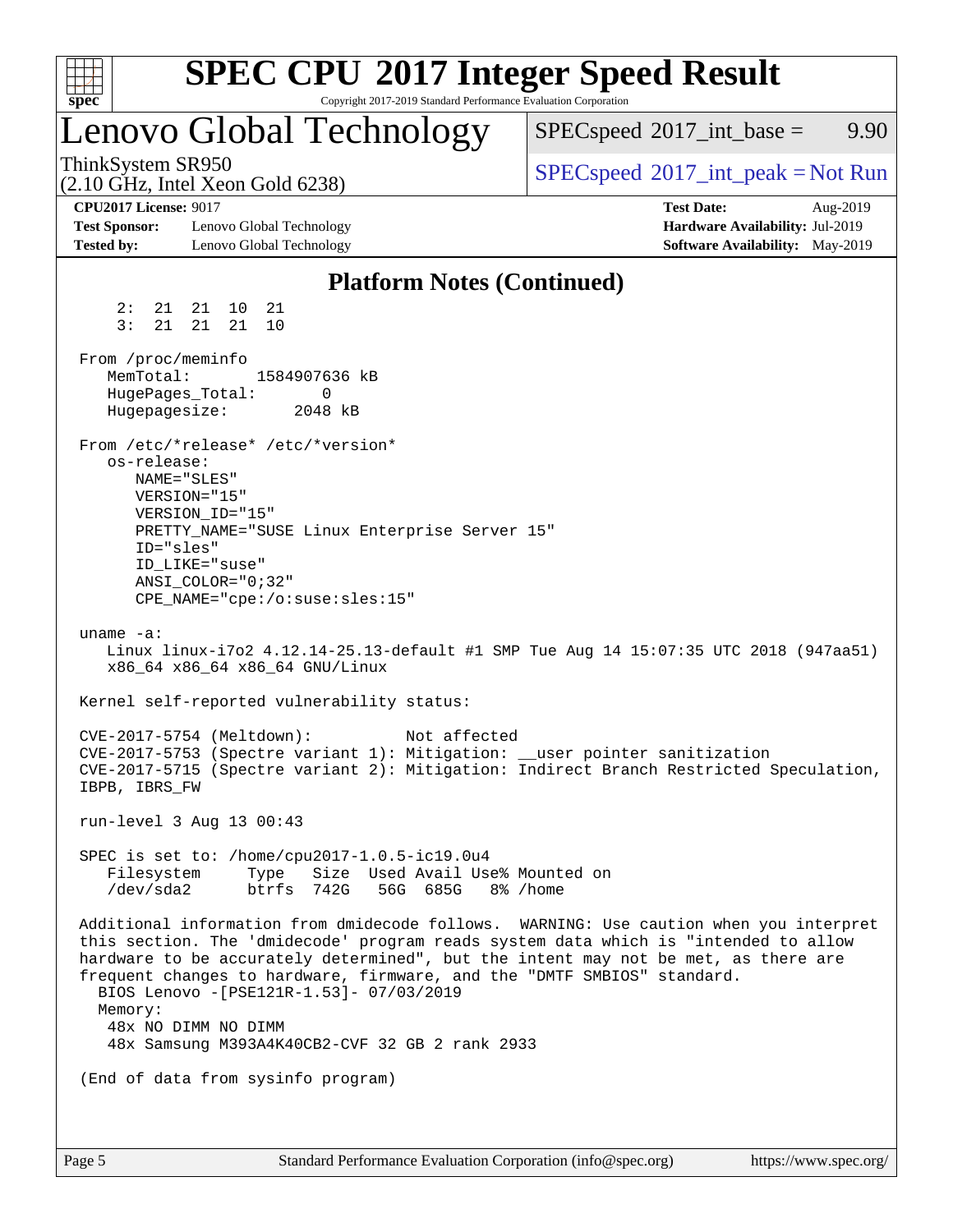

#### **[SPEC CPU](http://www.spec.org/auto/cpu2017/Docs/result-fields.html#SPECCPU2017IntegerSpeedResult)[2017 Integer Speed Result](http://www.spec.org/auto/cpu2017/Docs/result-fields.html#SPECCPU2017IntegerSpeedResult)** Copyright 2017-2019 Standard Performance Evaluation Corporation

## Lenovo Global Technology

 $SPECspeed^{\circ}2017\_int\_base =$  $SPECspeed^{\circ}2017\_int\_base =$  9.90

(2.10 GHz, Intel Xeon Gold 6238)

ThinkSystem SR950<br>  $\begin{array}{c}\n\text{SPEC speed} \text{?}2017\_int\_peak = Not Run \\
\text{CHz\_Total Yes} = \text{Gold }6238\n\end{array}$ 

**[Test Sponsor:](http://www.spec.org/auto/cpu2017/Docs/result-fields.html#TestSponsor)** Lenovo Global Technology **[Hardware Availability:](http://www.spec.org/auto/cpu2017/Docs/result-fields.html#HardwareAvailability)** Jul-2019 **[Tested by:](http://www.spec.org/auto/cpu2017/Docs/result-fields.html#Testedby)** Lenovo Global Technology **[Software Availability:](http://www.spec.org/auto/cpu2017/Docs/result-fields.html#SoftwareAvailability)** May-2019

**[CPU2017 License:](http://www.spec.org/auto/cpu2017/Docs/result-fields.html#CPU2017License)** 9017 **[Test Date:](http://www.spec.org/auto/cpu2017/Docs/result-fields.html#TestDate)** Aug-2019

### **[Compiler Version Notes](http://www.spec.org/auto/cpu2017/Docs/result-fields.html#CompilerVersionNotes)**

| $600.$ perlbench $s(base)$ $602.$ qcc $s(base)$ $605.$ mcf $s(base)$<br>C<br>$625.x264_s(base) 657.xz_s(base)$                                                                         |
|----------------------------------------------------------------------------------------------------------------------------------------------------------------------------------------|
| Intel(R) C Intel(R) 64 Compiler for applications running on Intel(R) 64,<br>Version 19.0.4.227 Build 20190416<br>Copyright (C) 1985-2019 Intel Corporation. All rights reserved.       |
|                                                                                                                                                                                        |
| $620$ .omnetpp $s(base)$ 623.xalancbmk $s(base)$ 631.deepsjeng $s(base)$<br>$C++$<br>$641.$ leela $s$ (base)                                                                           |
| Intel(R) $C++$ Intel(R) 64 Compiler for applications running on Intel(R) 64,<br>Version 19.0.4.227 Build 20190416<br>Copyright (C) 1985-2019 Intel Corporation. All rights reserved.   |
| Fortran   $648$ . exchange2 $s(base)$                                                                                                                                                  |
| Intel(R) Fortran Intel(R) 64 Compiler for applications running on Intel(R)<br>64, Version 19.0.4.227 Build 20190416<br>Copyright (C) 1985-2019 Intel Corporation. All rights reserved. |
|                                                                                                                                                                                        |

## **[Base Compiler Invocation](http://www.spec.org/auto/cpu2017/Docs/result-fields.html#BaseCompilerInvocation)**

[C benchmarks](http://www.spec.org/auto/cpu2017/Docs/result-fields.html#Cbenchmarks): [icc -m64 -std=c11](http://www.spec.org/cpu2017/results/res2019q3/cpu2017-20190902-17537.flags.html#user_CCbase_intel_icc_64bit_c11_33ee0cdaae7deeeab2a9725423ba97205ce30f63b9926c2519791662299b76a0318f32ddfffdc46587804de3178b4f9328c46fa7c2b0cd779d7a61945c91cd35)

[C++ benchmarks:](http://www.spec.org/auto/cpu2017/Docs/result-fields.html#CXXbenchmarks) [icpc -m64](http://www.spec.org/cpu2017/results/res2019q3/cpu2017-20190902-17537.flags.html#user_CXXbase_intel_icpc_64bit_4ecb2543ae3f1412ef961e0650ca070fec7b7afdcd6ed48761b84423119d1bf6bdf5cad15b44d48e7256388bc77273b966e5eb805aefd121eb22e9299b2ec9d9)

[Fortran benchmarks](http://www.spec.org/auto/cpu2017/Docs/result-fields.html#Fortranbenchmarks): [ifort -m64](http://www.spec.org/cpu2017/results/res2019q3/cpu2017-20190902-17537.flags.html#user_FCbase_intel_ifort_64bit_24f2bb282fbaeffd6157abe4f878425411749daecae9a33200eee2bee2fe76f3b89351d69a8130dd5949958ce389cf37ff59a95e7a40d588e8d3a57e0c3fd751)

## **[Base Portability Flags](http://www.spec.org/auto/cpu2017/Docs/result-fields.html#BasePortabilityFlags)**

 600.perlbench\_s: [-DSPEC\\_LP64](http://www.spec.org/cpu2017/results/res2019q3/cpu2017-20190902-17537.flags.html#b600.perlbench_s_basePORTABILITY_DSPEC_LP64) [-DSPEC\\_LINUX\\_X64](http://www.spec.org/cpu2017/results/res2019q3/cpu2017-20190902-17537.flags.html#b600.perlbench_s_baseCPORTABILITY_DSPEC_LINUX_X64) 602.gcc\_s: [-DSPEC\\_LP64](http://www.spec.org/cpu2017/results/res2019q3/cpu2017-20190902-17537.flags.html#suite_basePORTABILITY602_gcc_s_DSPEC_LP64) 605.mcf\_s: [-DSPEC\\_LP64](http://www.spec.org/cpu2017/results/res2019q3/cpu2017-20190902-17537.flags.html#suite_basePORTABILITY605_mcf_s_DSPEC_LP64) 620.omnetpp\_s: [-DSPEC\\_LP64](http://www.spec.org/cpu2017/results/res2019q3/cpu2017-20190902-17537.flags.html#suite_basePORTABILITY620_omnetpp_s_DSPEC_LP64)

**(Continued on next page)**

Page 6 Standard Performance Evaluation Corporation [\(info@spec.org\)](mailto:info@spec.org) <https://www.spec.org/>